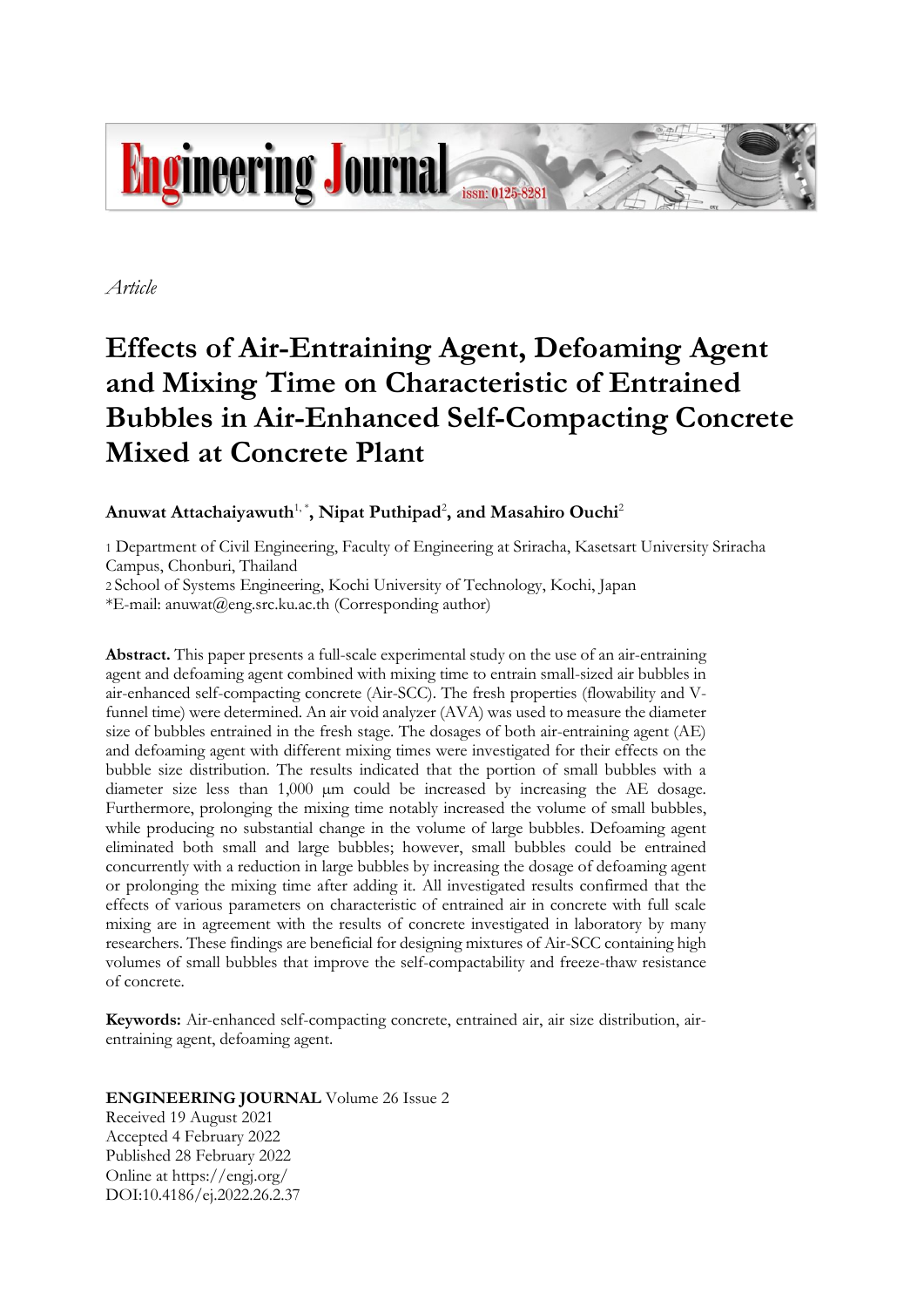### **1. Introduction**

Self-compacting concrete (SCC) has been developed since 1988 to improve the reliability and durability of concrete structures [1]. The design of mix proportion of self-compacting could be optimized with respect to early age strength up to 120 MPa. [2] It has been called highperformance concrete because it has high strength and high flowability [3]. This type of concrete can be compacted by its own weight without vibration due to the presence of a superplasticizer [4]. High-range waterreducing admixture is necessary to create a repulsive force between the cement particles [5]. Polycarboxylate (PC) base superplasticizer has been used widely in the past decade to effectively promote self-compactability of SCC. The PC type has been developed based on polymer chains and structures with its chemical composition to the rheological properties of the concrete [6-10]. There are many applications of self-compacting concrete have been developed in the past 20 years for various purposes. Various research projects have been reported globally to produce concrete with high flowability such as selfcompacting concrete with the addition of various types of fiber to improve mechanical strengths [11-24] and the use of fly ash as a partial cement replacement to reduce the cement content and the enhance flowability of SCC [25- 35]. Recently, the very interesting application of selfcompacting concrete or mortar is the use of flowable concrete for modern construction by 3D printing [36-37]. This shows the useful and popularity of self-compacting concrete that still being developed in construction industry. Researchers have investigated various factors to improve self-compactability of concrete such as using plastic beads as fine aggregate replacement, entraining air bubbles in concrete mixtures [38] etc. Self-compactability were improved in some cases because it depends on both materials used and concrete mixtures including chemical admixtures and mixing procedures.

Recently, air-enhanced self-compacting concrete (Air-SCC) was invented by entraining approximately 10% fine bubbles [38]. The volumes of the fundamental ingredients used for the mix proportions of Air-SCC compared to conventional concrete and conventional self-compacting concrete are shown in Fig. 1. The cement content of Air-SCC is considerably lower than that of conventional SCC which results in lower heat being produced from the hydration reaction. Furthermore, the volume of fine aggregate could be increased to approximately 20% with similar self-compactability. Air bubbles with diameters smaller than 500  $\mu$ m were considered effective for selfcompactability enhancement. Those bubbles were also effective for stability improvement of bubbles in concrete. [39-40]. The volume of small air bubbles in concrete could be increased by using a specific mixing procedure called the water dividing method [38, 41-42]. In addition, defoaming agent was used based on the assumption that large bubbles would be eliminated during mixing by destabilizing the walls of air bubbles [43-45]. The results obtained agreed with the assumption [46-47]. However,

the verification of the results with a real scale concrete experiment is necessary. Therefore, the authors and research team have focused on the practicability of airenhanced self-compacting concrete for future application in concrete industry. Eventually, the advantage on selfcompactability by fine entrained bubbles will be maximized with chemical admixtures and mixing procedures.



Fig. 1. Volume of materials to make 1 m<sup>3</sup> of concrete.

The aim of the current study was to verify the results from previous researchers with full scale mixing at a concrete plant to confirm the practicability of Air-SCC. More importantly, concrete user or designer can apply the results to maximize self-compactability and freezingthawing resistance by using air-entraining agent and defoaming agent with adjustment of mixing time. A simple suggestion for improving self-compactability and freezing-thawing resistance with respect to air-entraining, defoaming agent and mixing time will be presented. The experiments were conducted at a concrete plant in Kochi City, Japan. The effects were clarified of air-entraining, defoaming agent and mixing time on the bubble size distribution in concrete.

#### **2. Materials Used and Mix Proportions**

#### **2.1. Material Used**

All the materials used in this research were produced in Japan. Ordinary Portland cement was used as the cementitious material. The fine aggregate (S) was crushed limestone sand with fineness modulus of 2.96. Crushed limestone (5–20 mm in size) was used as the coarse aggregate (G). Polycarboxylic base blended with a viscosity agent was used as superplasticizer (SP) and highrange water-reducing agent. This type of superplasticizer works with main carbon chain carboxylate groups as the electro-repulsive force and polyethylene oxide side chain provide steric hindrance [7]. The air-entraining agent (AE) was an alkylcarboxylate-based anionic surfactant and the defoaming agent (DA) was polyalkylene glycol derivative. The fundamental properties of all materials used are shown in Table 1.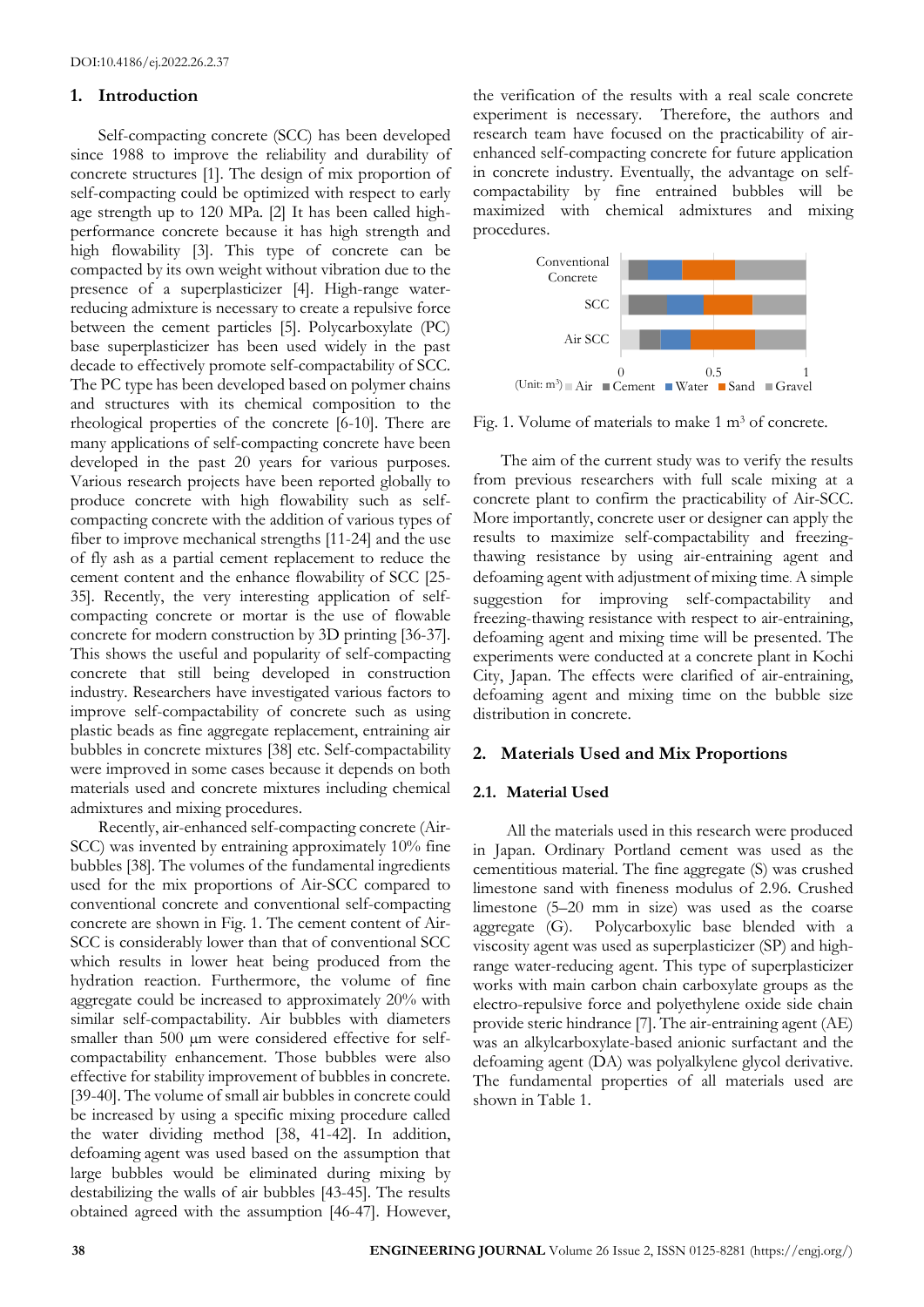| Material                     | Property                                                                                                                                 |
|------------------------------|------------------------------------------------------------------------------------------------------------------------------------------|
| Cement $(C)$                 | Ordinary Portland cement<br>$(3.15 \text{ g/cm}^3)$                                                                                      |
| Water (W)                    | General water supplied to<br>university $(1.00 \text{ g/cm}^3)$                                                                          |
| Fine aggregate<br>(S)        | Crushed limestone sand<br>$(2.68 \text{ g/cm}^3, \text{F.M. } 2.96)$                                                                     |
| Coarse<br>aggregate $(G)$    | Crushed limestone size (5–20 mm<br>size; $2.65$ g/cm <sup>3</sup> )                                                                      |
| Superplasticizer<br>(SP)     | Polycarboxylic base blended with<br>viscosity agent                                                                                      |
| Air-entraining<br>agent (AE) | Long-chain alkylcarboxylate-<br>based anionic surface-active and<br>non-ionic surface-active agent<br>(AE:water concentration $= 1:99$ ) |
| Defoaming<br>agent (DA)      | Polyalkylene glycol derivative                                                                                                           |

Table 1. Properties of materials used in air-enhanced self-compacting concrete.

#### **2.2. Mix Proportion of Concrete**

The concrete mixture was designed as air-enhanced Self-Compacting Concrete (Air-SCC) with an air content of approximately 10%. Table 2 shows the quantities of the main ingredients by weight to produce 1 m<sup>3</sup> of Air-SCC. The dosage of superplasticizer added was approximately 3.69–4.80 kg to enhance the flowability of concrete with a flow diameter in the range 550–700 mm. Air-entraining agent (AE) was used in the range 0.369–0.554 kg to produce a target air content of 10%. For mixtures where a defoaming agent (DA) was used to eliminate coarse air bubbles, 0.055–0.222 kg of DA was added.

Table 2. Mix proportions of air-enhanced selfcompacting concrete to make 1 m<sup>3</sup>.

|        | Target                     |     |                     |                |
|--------|----------------------------|-----|---------------------|----------------|
| Cement | Fine<br>Water<br>aggregate |     | Coarse<br>aggregate | air<br>content |
| 369    | 166                        | 922 | 729                 | $10\%$         |

#### **2.3. Mixing Procedures**

The concrete mixing and tests were conducted at Kochi Concrete Service in Kochi prefecture, Japan. All mixtures were made up to 1 m<sup>3</sup> to verify the practical use of Air-SCC based on full scale mixing. The mixing steps for Air-SCC started with mixing the cement, water, superplasticizer, fine aggregate, coarse aggregate, and airentraining agent. The time for mixing these ingredients for the concrete mixtures without defoaming agent was in the range  $90-360$  s, as shown in Fig. 2(a). The mixing steps

for Air-SCC with defoaming agent are shown in Fig. 2(b). The mixing time after adding all ingredients except DA was fixed at 180 s. Then, DA was added and mixed for 60–120s and noted as the DA mixing time with all ingredients.



(a) Mixing steps of proportions without defoaming agent



(b) Mixing steps of proportions with defoaming agent

C: Cement, W: Water, SP: Superplasticizer, G: Gravel S: Sand, AE: Air-entraining agent, DA: Defoaming agent

Fig. 2. Mixing steps for concrete tested.

#### **2.4. Parameters Studied**

This work focused on parameters affecting the initial characteristics of the entrained bubbles, namely the dosage of air-entraining agent, the dosage of defoaming agent and its mixing time. The parameters considered for the 10 mixtures tested are provided in Table 3. The effect of SP dosage affecting the flow diameter of the concrete and the characteristics of the entrained bubbles were obtained by comparing the results of Mixes No. 1 and No. 2. Comparing the test results of Mixes No. 3 and No. 6 obtained the effects of the AE dosage. The effects of mixing time on the entrained air could be explained by analyzing the results of Mixes No. 4 –6, and the effects of the DA mixing time were based on the results of Mixes No. 8 and No. 10. The test results of Mixes No. 2 and No. 7–9 showed the effects of the DA dosage.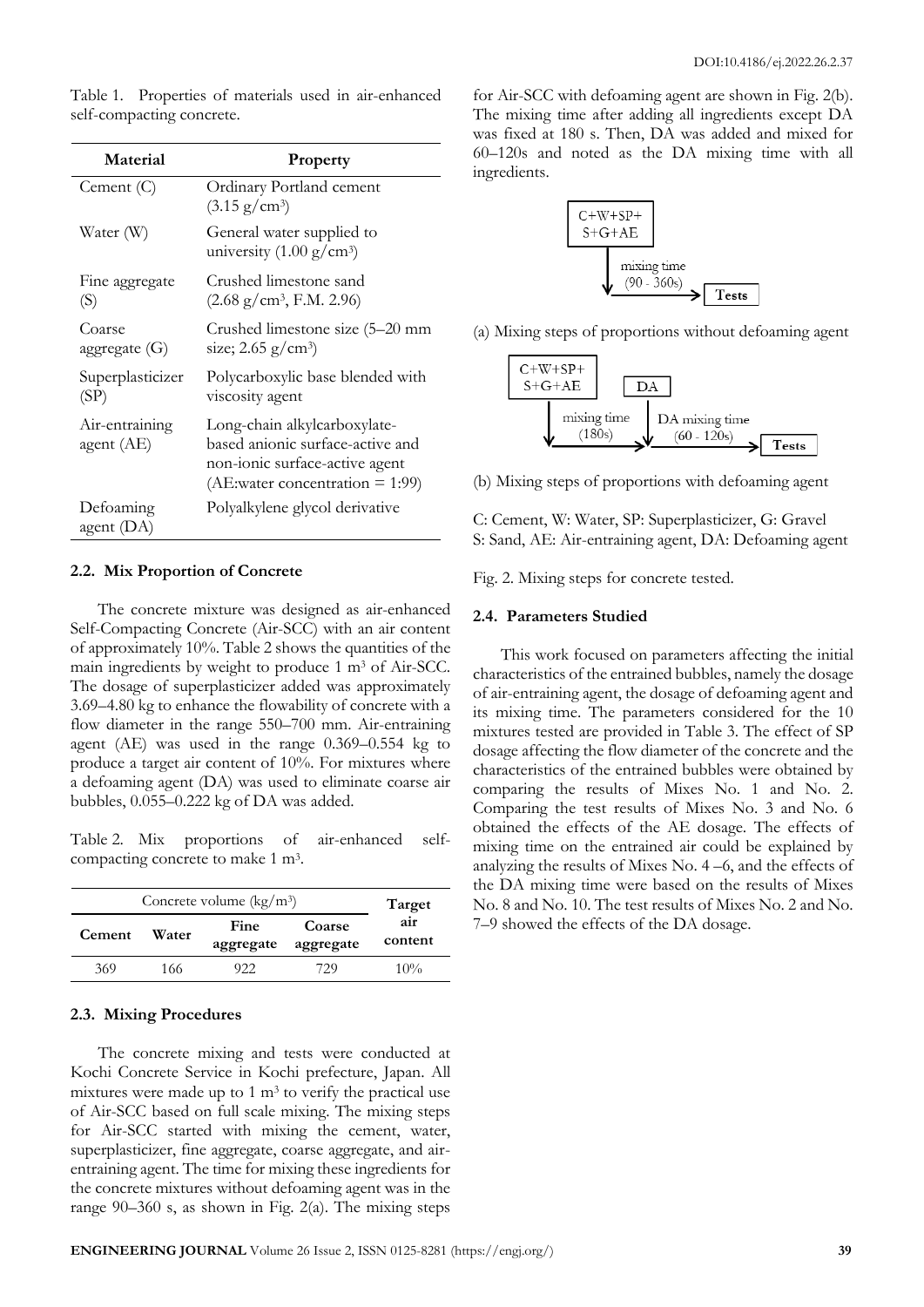Table 3. Parameters studied in this research.

| Mix<br>No.     | SP<br>dosage | AЕ<br>dosage | Mixing<br>Time | DA<br>dosage | DA<br>Mixing<br>Time |
|----------------|--------------|--------------|----------------|--------------|----------------------|
| 1              | $1.0\%$ C    | $0.15\%C$    | 180s           |              |                      |
| $\overline{2}$ | $1.2\%C$     | $0.15\%C$    | 180 s          |              |                      |
| 3              | $1.3\%C$     | $0.15\%C$    | 360 s          |              |                      |
| 4              | $1.3\%C$     | $0.10\%C$    | 90 s           |              |                      |
| 5              | $1.3\%C$     | $0.10\%C$    | 180s           |              |                      |
| 6              | $1.3\%C$     | $0.10\%C$    | 360 s          |              |                      |
| 7              | $1.2\%C$     | $0.15\%C$    | 180s           | $0.015\%$ C  | 60s                  |
| 8              | $1.2\%$ C    | $0.15\%C$    | 180s           | $0.030\%C$   | 60s                  |
| 9              | $1.2\%C$     | $0.15\%C$    | 180s           | $0.060\%C$   | 60s                  |
| 10             | $1.2\%C$     | $0.15\%C$    | 180s           | $0.030\%C$   | 120 s                |

#### **3. Experimental Programs**

The experimental programs involved a flowability test, V-funnel test, and measurement of air diameter size distribution. The three tests were conducted in the laboratory at the concrete plant.

#### **3.1. Measurement of Air Content**

The first test after mixing the concrete was air content measurement that was measured in mixtures using the pressure method according to ASTM C231 [48]. Then, the weight of each concrete sample in the container was measured and compared with the calculated weight of materials used in a unit volume of sample to recheck the air content by weight. The last measured air content was simultaneously obtained with air size distribution using the AVA. Therefore, three air content measurements obtained from different three methods were reported in this research.

#### **3.2. Flowability Test**

After measuring the air content, each concrete sample was poured into a standard cone without any compaction and the cone was gently lifted. The flow diameter representing the flowability of the mixture was measured after the mixture had stabilized. The diameter of the concrete was measured in two perpendicular directions. The target flow diameter was 550–700 mm. The size of the standard cone, and the measurement of flow diameter are illustrated in Fig. 3.



Fig. 3. Measurement of air diameter using air void analyzer.

#### **3.3. Test of V-Funnel Time**

The V-funnel test was performed immediately after the flowability test. The mixture was poured into a standard V-funnel, as shown in Fig. 4. Then, the time that concrete took to pass through the funnel was measured. The measured time was recorded from when the mixture was released until the observer noticed a hole at the tip of the V-funnel. This test was performed to evaluate the mixture viscosity. The recommended funnel time is 4–20s. Generally, self-compacting concrete with a recommended time would possess high workability without segregation.



Fig. 4. Standard size of V-funnel for concrete.

#### **3.4. Measurement of Air Size Distribution**

The core test of this research was the measurement of air size distribution. An AVA was used to measure bubble diameters and the air content in a mortar sample. The mortar sample was separated from gravel by sieving a concrete sample after all the tests in 3.1, 3.2 and 3.3 had been completed. Only 20 cm<sup>3</sup> of mortar sample was poured into a syringe and inserted in the bottom of the riser column. To the released liquid, glycerin was added to the top of mortar sample to slow the floating speed of the air bubbles. At the start of the test, the mortar sample was stirred for 1 minute to separate all bubbles from the mortar. The air bubbles floated through the glycerin and stopped at the buoyancy pan that was connected to the weight scale for calculating bubble diameter. Larger bubbles were first observed because of their higer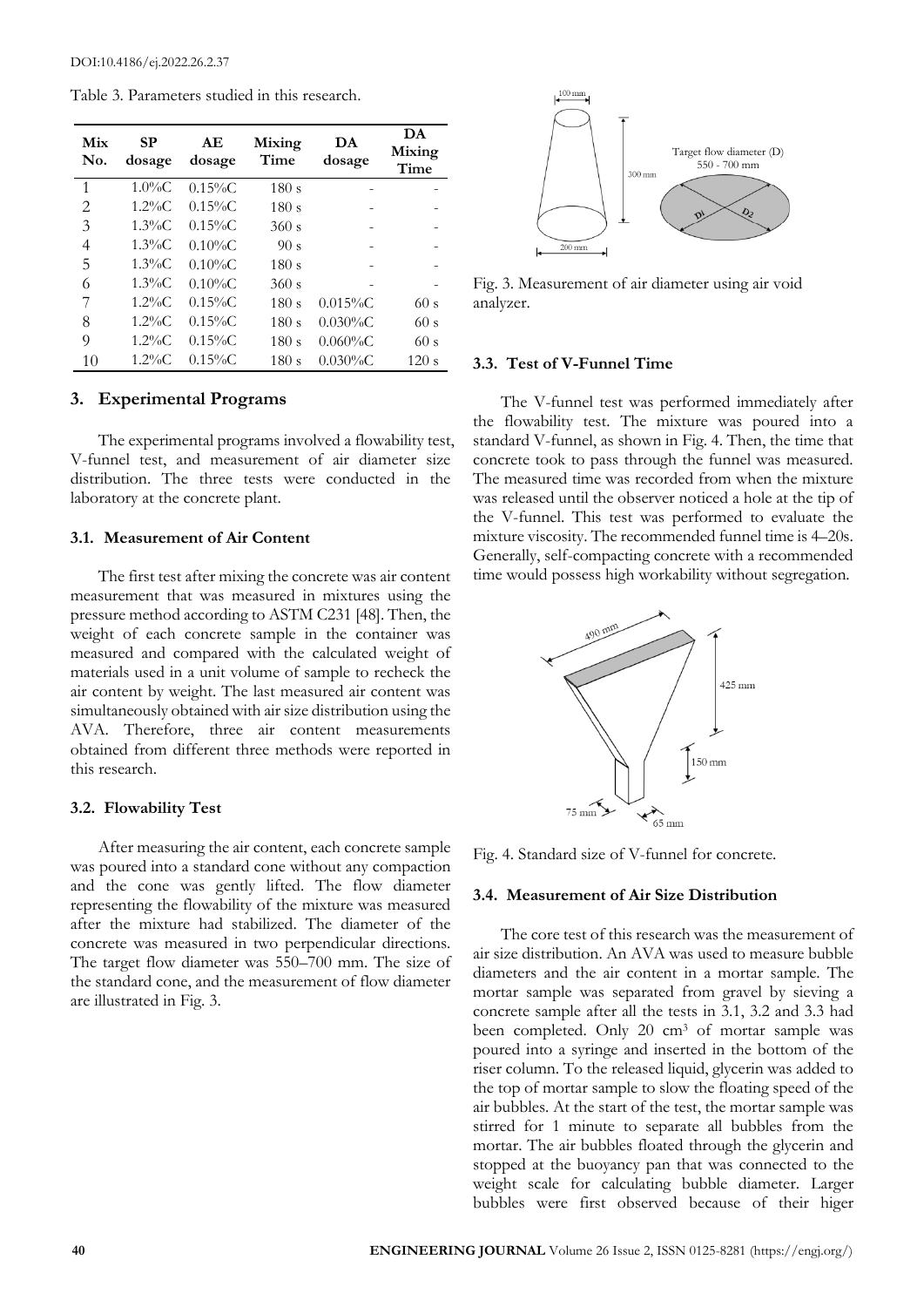buoyancy force. The test was run until no more bubbles were noticed or only very small bubbles remained that could not be detected by AVA.



Fig. 5. Measurement of air diameter using air void analyzer.

#### **4. Results and Discussion**

The air content measured using the three methods and the tested fresh properties including flow diameter and V-funnel time of 10 Air-SCC mixtures are tabulated in Table 4.

Table 4. Results of tested fresh properties.

| Mix            |                | <b>Measured Air Content</b><br>$(^{0}/_{0})$ | Flow             | V-<br>Funnel     |             |
|----------------|----------------|----------------------------------------------|------------------|------------------|-------------|
| No.            | by<br>pressure | by<br>weight                                 | by<br><b>AVA</b> | Diameter<br>(mm) | Time<br>(s) |
| 1              | 10.5           | 10.7                                         | 5.32             | 520              | 5.91        |
| $\overline{2}$ | 11.2           | 11.5                                         | 6.30             | 580              | 6.10        |
| 3              | 10.8           | 11.4                                         | 9.52             | 615              | 4.38        |
| 4              | 6.2            | 5.5                                          | 3.36             | 550              | 7.84        |
| 5              | 11.0           | 8.7                                          | 7.07             | 615              | 6.19        |
| 6              | 11.8           | 10.6                                         | 9.17             | 600              | 5.90        |
| 7              | 8.8            | 9.1                                          | 3.43             | 620              | 4.28        |
| 8              | 7.6            | 7.6                                          | 3.43             | 630              | 5.06        |
| 9              | 7.8            | 7.9                                          | 3.92             | 655              | 5.16        |
| 10             | 8.6            | 8.4                                          | 5.04             | 680              | 4.50        |

| Table 5. Diameter sizes of bubbles in all mixtures with |  |  |  |  |
|---------------------------------------------------------|--|--|--|--|
| diameter (D) smaller and larger than $1,000 \mu m$ .    |  |  |  |  |

| Mix            | Total air       | Air content $(\%)$ |                     |  |  |
|----------------|-----------------|--------------------|---------------------|--|--|
| No.            | content $(\% )$ | $D < 1,000 \mu m$  | $D\geq 1,000 \mu m$ |  |  |
| 1              | 10.7            | 4.4                | 6.3                 |  |  |
| 2              | 11.5            | 5.9                | 5.6                 |  |  |
| $\overline{3}$ | 11.4            | 8.4                | 3.0                 |  |  |
| $\overline{4}$ | 5.5             | 2.8                | 2.7                 |  |  |
| 5              | 8.7             | 5.7                | 3.0                 |  |  |
| 6              | 10.6            | 7.4                | 3.2                 |  |  |
| 7              | 9.1             | 3.1                | 6.0                 |  |  |
| 8              | 7.6             | 3.4                | 4.2                 |  |  |
| 9              | 7.9             | 3.8                | 4.1                 |  |  |
| 10             | 8.4             | 4.5                | 3.9                 |  |  |

### **4.1. Initial Air Content in Concrete**

The target air content was 10%, but the measured values were not identical due to combination effects, chemical admixtures and mixing procedures. The measured initial air contents of all mixtures based on the three methods are shown in Fig. 6, indicating that the air content based on the pressure and weight methods were very similar. However, the value measured using the AVA was substantially lower from the other two methods. This could be explained by the air bubbles disappearing during the sieving process to separate mortar and gravel. Mortar and air bubbles were exposed to the ambient environment during this process so that some of bubbles dissolved into the atmosphere, resulting in the noticeably lower measured air content using the AVA.

Only the air content by weight of Mix No. 4 was less than 7.0% because of insufficient mixing time. However, the air content could be increased by increasing the AE dosage as shown in Mixes No. 3 and no. 6. The air content depended on various parameters that were the focus of this work.



Fig. 6. Initial air content of mix proportions measured using three methods.

To analyze the bubble size distribution in concrete, the different values of air content measured by weight and AVA were determined for bubble diameters greater than 1,000 µm. Therefore, the results of the size distribution of bubbles were adjusted to determine the adjusted bubble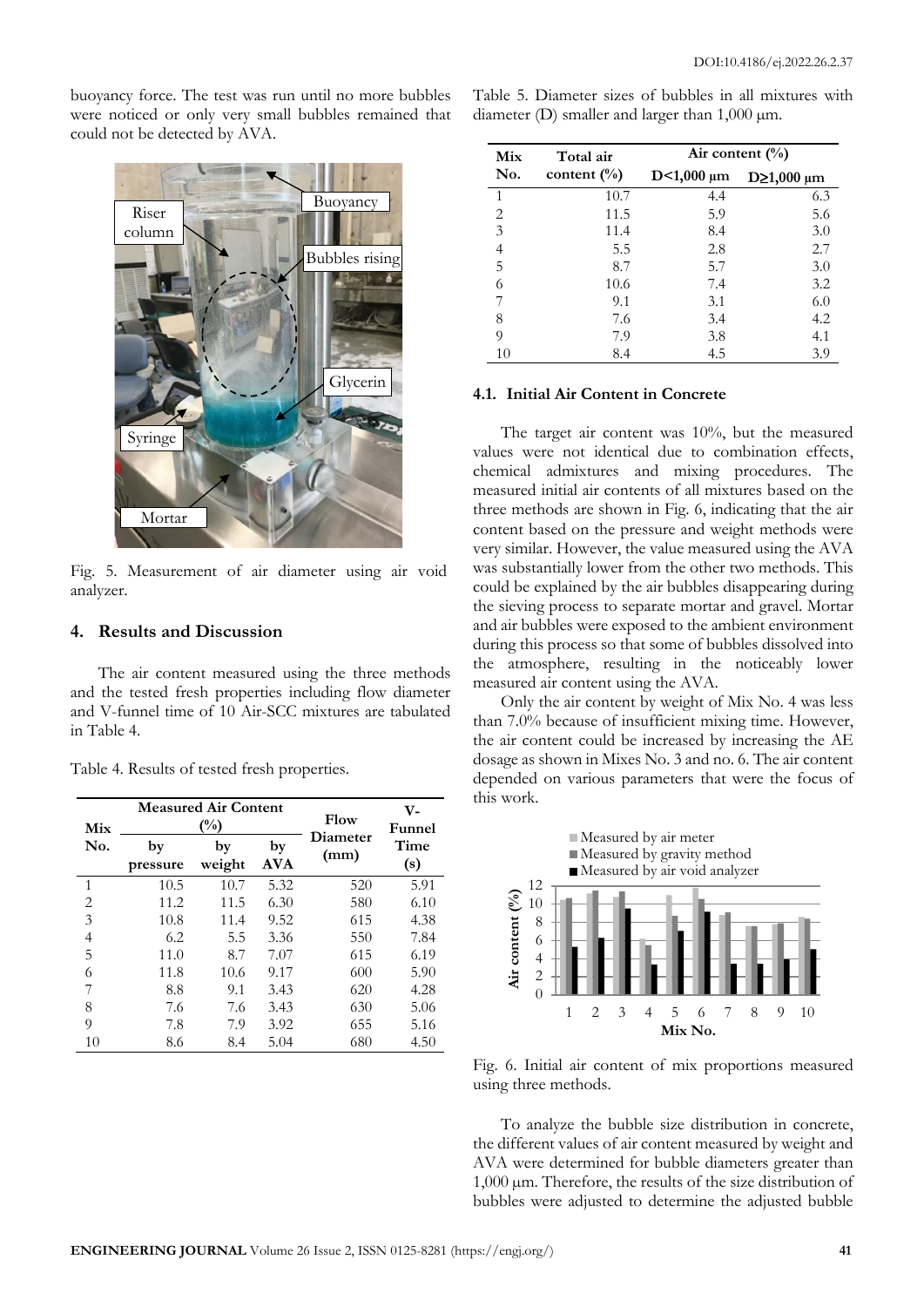size distribution. It was assumed that the larger bubbles were easily collapsed due to their low internal pressure. Furthermore, the larger bubbles could be moved more easily upward by the buoyancy force during the tests from the beginning, with the AVA test being the last. This resulted in instability of the air bubbles in the concrete during transportation and casting, as reported by [49].

#### **4.2. Fresh Properties of Concrete**

The fresh properties of Air-SCC in this work were flowability and V-funnel test.

#### 4.2.1. Flow Diameter

There was only one mix (Mix No. 1) for which the flow diameter was out of the target range because the amount of superplasticizer was 1.0% of cement by weight which was insufficient to reach the 550 mm flow diameter. However, this could be simply increased by adding more SP or water to the cement ratio. Mixes No. 2–9 satisfied the target flow diameter range of 550–700 mm. The test results of flowability of all mixtures are shown in Fig. 7.



Fig. 7. Measurement of air diameter using air void analyzer, where red zone indicates target diameter range.

### 4.2.2. V-Funnel Time

Figure 8 shows the results of V-funnel time for all the concrete mixes. The V-funnel time represents the viscosity of the concrete. The recommended time was 4–20 s for flowable concrete without segregation. The results showed that the V-funnel time for the 10 mixes was in range 4–8 s, so all mixtures were satisfactory and could be considered as applicable Air-SCC.



Fig. 8. Measurement of air diameter using air void analyzer.

## **4.3. Effect of Dosage of Superplasticizer on Characteristic of Air Bubbles**

Figure 9(a) shows the adjusted air content and proportion of small bubbles  $(D<1,000\mu m)$  and large bubbles  $(D>1,000\mu m)$  of Mixes No. 1 and no. 2. The adjusted air content increased from 10.7% to 11.5% by increasing the SP dosage from 1.0% to 1.2% It was clear that increasing the SP dosage could increase the air content. However, the increased value was for small bubbles, whereas the content of large bubbles reduced which was beneficial to the self-compactability of concrete [35].

The adjusted bubble size distribution of Mixes No. 1 and 2 are shown in Fig. 9(b). Bubble diameters of 0–75, were observed in Mix No. 2 but not in Mix No. 2. The air size distribution of Mix No. 2 seemed more balanced than for Mix No.1 due to the higher SP dosage. A small flow diameter might affect the air entrainment process, resulted in an unbalanced air size distribution.



(a) Adjusted air content of concrete, a green arrow indicates air volume increase, a red arrow indicates air volume reduction.



(b) Air size distribution of concrete

Fig. 9. Measured characteristic of air bubbles for variation in SP dosage.

### **4.4. Effect of Dosage of Air-Entraining Agent on Characteristic of Air Bubbles**

The effect of the air content by the dosage of added AE is shown in Fig. 10(a). It was found that the air content slightly reduced from 11.4% to 10.6% by reducing the AE dosage from 0.15%C to 0.10%C. However, it was notable that the reduced value was only due to the portion of small bubbles because the portion of large bubble of those two mixes were very close.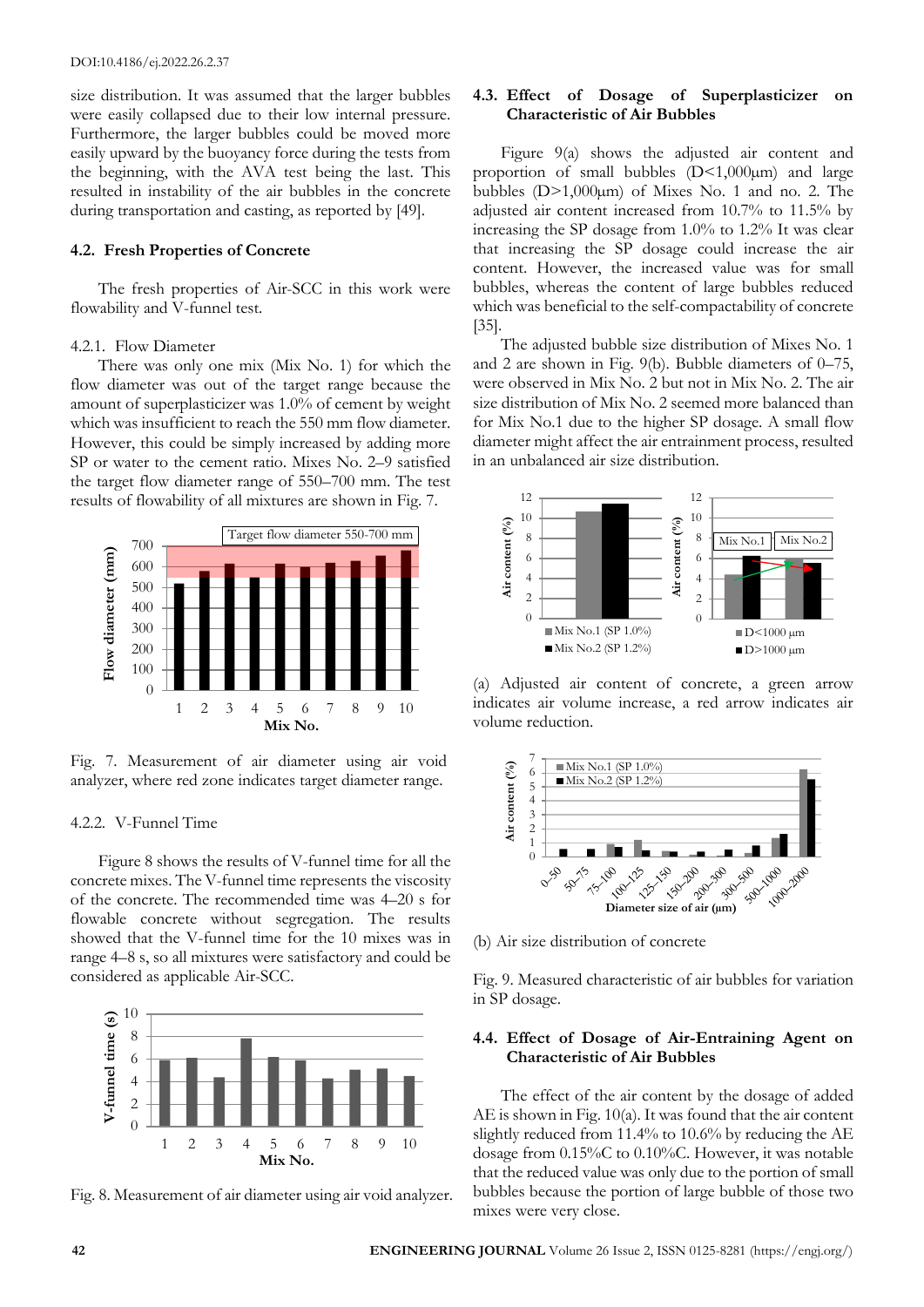Figure 10(b) shows the similar bubble size distributions of Mixes No. 3 and No. 6. The volume of fine bubbles  $(D<125 \mu m)$  was higher than that of moderate bubbles (125≤D≤500 µm) and was lower than that of large bubbles  $(D>500 \mu m)$ . Thus, slightly reducing the AE dosage had no major effect on both the air content and the pattern of bubble size distribution.



(a) Adjusted air content of concrete, a red arrow indicates air volume reduction, a blue arrow indicates similar air volume.



(b) Air size distribution of concrete

Fig. 10. Air size distribution of concrete for variation in AE dosage.

# **4.5. Effect of Mixing Time after Adding Air-Entraining Agent on Characteristic of Air Bubbles**

The results of Mixes No. 4, No. 5 and No.6 could explain the effects of mixing time on the air content and characteristic of air bubbles in concrete. It was noticeable that the air content gradually increased with increasing mixing time. The air content was 5.5%, 8.7% and 10.6% for concrete mixtures mixed for 90s, 180s and 360s, respectively. The increased air content was in the portion of small bubbles with diameters less than  $1,000 \mu m$ . It can be explained that the smaller bubbles were divided from the larger bubbles during mixing process, which conformed to the results reported by Nipat [42]. The volume of bubbles larger than 1000 µm slightly changed due to the volume of re-entrained bubbles might be similar to that of disappeared bubbles during mixing. Thus, increasing the mixing time could entrain a greater air content, especially as small bubbles  $(D<125 \mu m)$ . The air content of Mixes No. 4, No. 5 and No. 6 are illustrated in Fig. 11(a).

Figure 11(b) shows the bubble size distributions of Mixes No. 4, No. 5 and No. 6, where all bubble sizes were produced by increasing the mixing time to 360 s, whereas bubbles with diameters smaller than 75 µm were not formed. In overview, the volumes of fine and moderate sized bubbles in Mix No. 6 were the greatest, followed by Mixes No.5 and No. 6, respectively. The conclusion of this part was that the mixing time played an important role in the size of the bubbles entrained during the mixing process. The volumes of fine and moderate bubbles could be increased by increasing the mixing time of the concrete.



(a) Adjusted air content of concrete, a green arrow indicates air volume increase, a blue arrow indicates similar air volume.



(b) Air size distribution of concrete

Fig. 11. Air size distribution of concrete for variation in mixing time of AE.

### **4.6. Effect of Dosage of Defoaming Agent on Characteristic of Air Bubbles**

Defoaming agent (DA) was applied under the hypothesis that it would eliminate large bubbles in the concrete [43-44]. Figure 12 (a) shows the air content in concrete without DA (Mix No. 2) and with various dosages of added DA (Mixes No. 7–9) in terms of the total air content and separately for considering small and larger bubbles. The total air content reduced from 11.5% to 7.6– 9.1% due to the addition of a DA dosage of 0.015– 0.060%C. Increasing the DA dosage from 0.030%C to 0.060%C resulted in a slight reduction in the air content. There were similar volumes of small and large bubbles, both portions in the concrete without DA (Mix No. 2). The addition of defoaming agent of 0.015%C substantially reduced the portion of small bubbles. Nevertheless, the volume of small bubbles increased, and the volume of large bubbles decreased with an increasing dosage of DA,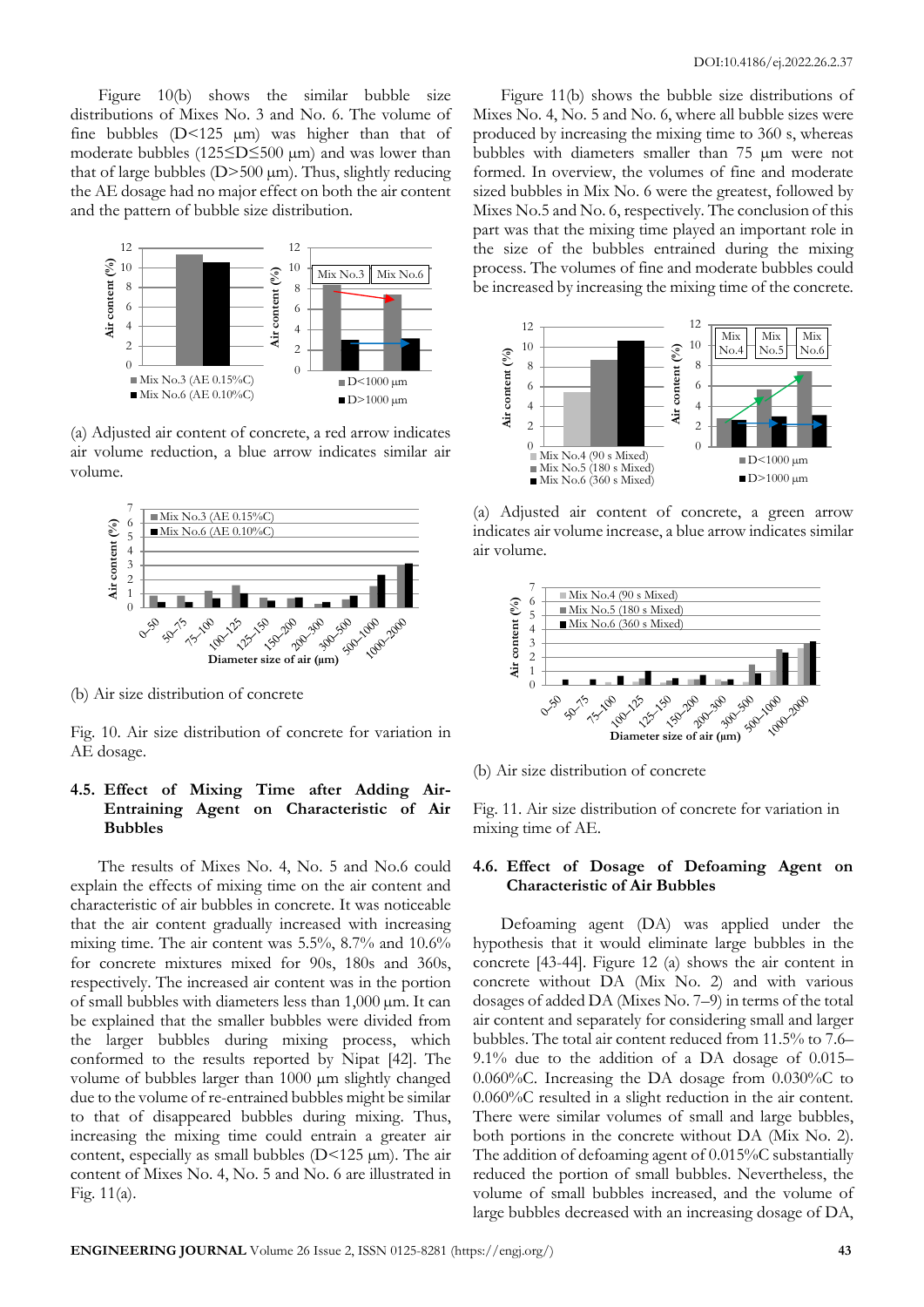which was advantageous in terms of self-compactability improvement.

Figure 12(b) shows the bubble size distribution of Mixes No. 2, No. 7, No. 8 and No. 9. It was observed that large bubbles  $(D>500 \mu m)$  were reduced effectively by adding a DA dosage of more than 0.030%C. However, small air bubbles were also eliminated, especially the fine bubbles. The presence of defoaming agent seemed to reduce all sizes of bubbles but increasing its dosage resulted in higher amounts of small bubbles. The presence of defoaming agent reduced surface tension of bubbles and might destroy elasticity of the film of bubbles which resulted in significant reduction in total air content. However, the volume of small bubbles slightly increased, and the volume of large bubbles reduced due to the increase of dosage of defoaming agent. It can be explained that the large bubbles possessed larger surface area comparing to the small bubbles, thus it was easier to be eliminated or divided into small bubbles. Accordingly, the elimination of larger bubbles might affect the increase of volume of small bubbles.



(a) Adjusted air content of concrete, a green arrow indicates air volume increase, a red arrow indicates air volume reduction.



(b) Air size distribution of concrete

Fig. 12. Air size distribution of concrete for variation in DA dosage.

## **4.7. Effect of Mixing Time after Adding Defoaming Agent on Characteristic of Air Bubbles**

The results for Mixes No. 8 and No. 10 were compared to explain the effect of the mixing time of DA on air entrainment. The total air content slightly increased from 7.6% to 8.4% by prolonging the mixing time after adding DA from 60 s to 120 s. It was possible that the increased volume was bubbles which had been re-

entrained. However, the volume of small bubbles increased and the volume of large bubbles decreased, as shown in Fig. 13(a). A longer mixing time after adding DA affected both the re-entrainment of bubbles by AE and the elimination of bubbles by DA. The combined effects of AE and DA due to the longer mixing time resulted in a higher volume of small bubbles and a lower volume of large bubbles. The large bubbles were eliminated and divided during prolonging mixing time, whereas the portion of small bubbles increased due to the reentrainment and divide of large bubbles as mentioned in 4.5 and 4.6.

Figure 13(b) shows the bubble size distribution of Mixes No. 8 and No. 10. All sizes of bubble were present in Mix No. 8 (60 s mixing time), while bubble diameters larger than 100 µm were clearly observed in Mix No. 10 (120 s mixing time). Furthermore, the volume of bubble diameters larger than 100 µm in Mix No. 10 was substantially higher than for Mix No. 8. This might have been due to the coalescence of fine bubbles and small bubbles during the longer mixing time [42].



(a) Adjusted air content of concrete, a green arrow indicates air volume increase, a red arrow indicates air volume reduction.



(b) Air size distribution of concrete

Fig. 13. Air size distribution of concrete for variation in mixing time of DA.

#### **5. Conclusions**

The air size distributions were measured of concrete mixtures using various mixing times and dosages of chemical admixtures at a concrete plant. The results showed that the overall effects of the parameter studied on the bubble size distribution of Air-Enhanced Self-Compacting Concrete (Air-SCC) were: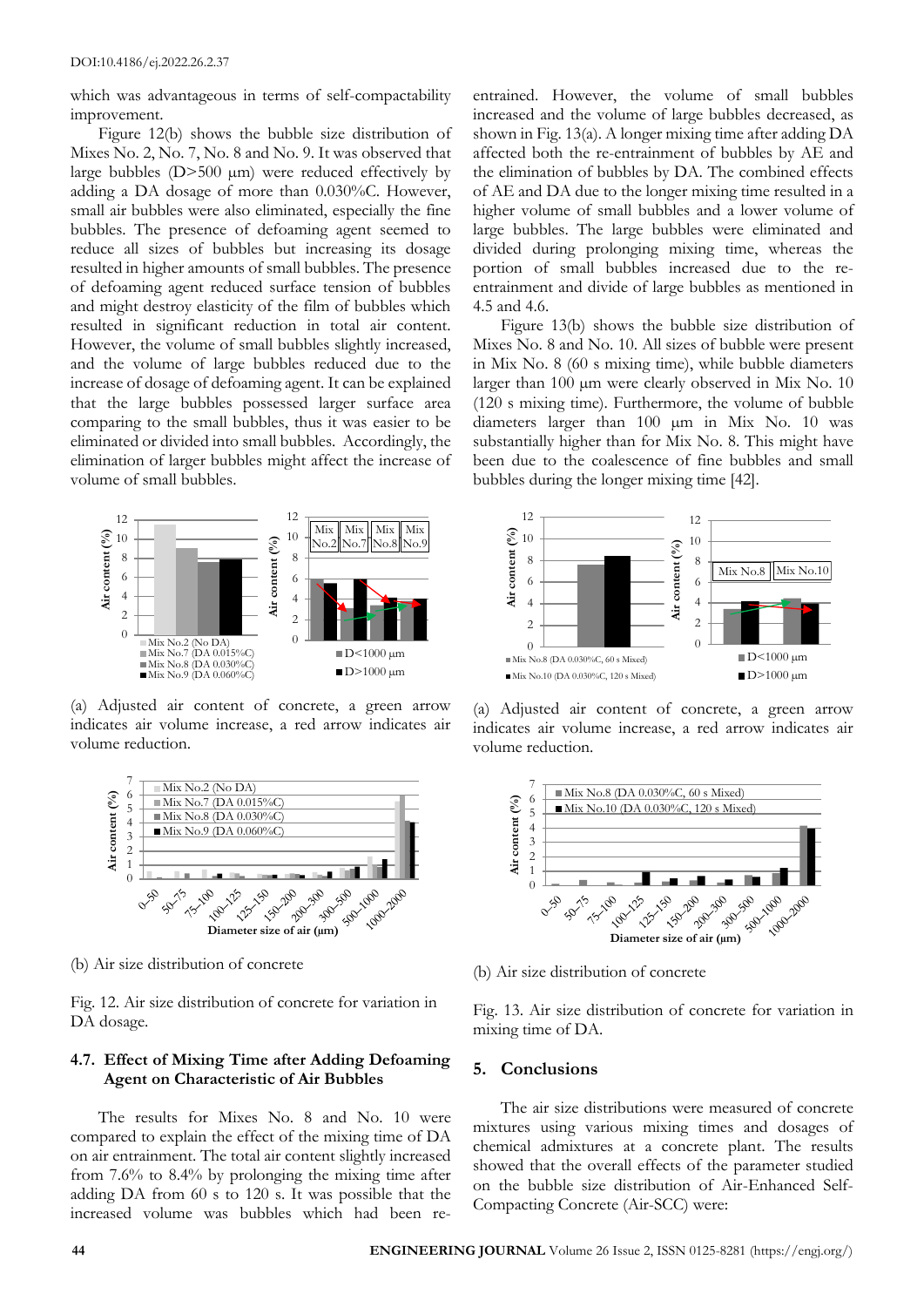1. The practicability of using air-entraining agent and defoaming agent combined with suitable mixing time and its dosage to effectively produced small bubbles in self-compacting concrete investigated with full-scale experiment was succeeded. Engineers can apply these results to design concrete mixtures that need both high self-compactability and high freezing-thawing resistance for various purposes.

2. The volume of small bubbles increased and the volume of the large bubbles decreased when the dosage of superplasticizer was increased. Entrainment of small bubbles in higher flowable SCC was more effective and let large bubbles escape the mixture during the mixing process.

3. The total air content slightly reduced (especially the portion of small bubbles) due to a reduction in the dosage of air-entraining agent.

4. The mixing time after adding the air-entraining agent played a major role in the entrainment of air bubbles. The small bubble portion noticeably increased with increased mixing time of the air-entraining agent while the portion of large bubbles changed slightly. Re-entrainment of small bubbles and the disappearance of large bubbles occurred at the same time during longer mixing times.This can help engineers to maximize the advantages on selfcompactability and freezing-thawing resistance by only adjusting mixing time with the same resources.

5. Defoaming agent mainly reduced both small and large bubbles. However, the portion of small bubbles increased together with the portion of large bubbles being reduced by increasing the dosage of defoaming agent.

6. The portion of small bubbles increased by prolonging the mixing time after adding the defoaming agent because the air-entraining agent was still working in the mixture. On the other hand, more large bubbles escaped during the longer mixing time, resulting in a reduced volume of large bubbles. This can also be applied to maximize the properties of concrete with respect to the increase of portion of small bubbles.

# **Acknowledgement**

The Kochi Concrete Service Company provided for supporting laboratory facilities and staff for this research. Experimental program details were supervised by Mr. Hideo Miyazi, Technical Instructor, Kochi University of Technology. BASF (Japan) supplied the chemical admixtures used in this work.

# **References**

- [1] K. Ozawa, et al., "Development of highperformance concrete based on the durability design of concrete structures," in *Proceedings of the Second East Asia and Pacific Conference on Structural Engineering and Construction (EASEC-2)*, 1989, vol. 1, pp. 445–450.
- [2] D. K. Ashish and S. K. Verma, "Determination of optimum mixture design method for selfcompacting concrete: Validation of method with

experimental results," *Construction and Building Materials*, vol. 217, pp. 664-678, 2019.

- [3] H. Okamura, K. Maekawa, and K. Ozawa, *High Performance Concrete*. Gihodo Publishing, 1993.
- [4] H. Okamura and M. Ouchi, "Self-compacting concrete," *Journal of Advanced Concrete Technology*, vol. 1, no. 1, pp. 5–15, April 2003.
- [5] S. H. Kosmatka and M. L. Wilson, "Chemical admixtures for concrete," in *Design and Control of Concrete Mixtures*, 15th ed. Illinois, PCA, 2011, ch. 7, pp. 117–136.
- [6] A. Mardani-Aghabaglou, M. Tuyan, G. Yilmaz, Ö. Arıöz, and K. Ramyar, "Effect of different types of superplasticizer on fresh, rheological and strength properties of self-consolidating concrete," *Construction and Building Materials*, vol. 47, pp. 1020– 1025, 2013.
- [7] M. Liu, J. Lei, Y. Bi, X. Du, Q. Zhao, and X. Zhang, "Preparation of polycarboxylate-based superplasticizer and its effects on zeta potential and rheological property of cement paste," *Journal of Wuhan University of Technology-Mater. Sci. Ed.*, vol. 30, no. 5, pp. 1008–1012, 2015.
- [8] X. Lin, B. Liao, J. Zhang, J. Huang, and H. Pang, "Synthesis and characterization of high-performance cross-linked polycarboxylate superplasticizers," *Construction and Building Materials*, vol. 210, pp. 162– 171, 2019.
- [9] M. G. Altun, S. Özen, and A. Mardani-Aghabaglou, "Effect of side chain length change of polycarboxylate-ether based high range water reducing admixture on properties of self-compacting concrete," *Construction and Building Materials*, vol. 246, p. 118427, 2020.
- [10] S. Özen, M. G. Altun, and A. Mardani-Aghabaglou, "Effect of the polycarboxylate based water reducing admixture structure on self-compacting concrete properties: Main chain length," *Construction and Building Materials*, vol. 255, p. 119360, 2020.
- [11] P. Jongvivatsakul, A. Attachaiyawuth, and W. Pansuk, "A crack-shear slip model of high-strength steel fiber-reinforced concrete based on push-off test," *Construction and Building Materials*, vol. 126, pp. 924– 935, 2016.
- [12] K. Turk, M. Bassurucu, and R. E. Bitkin, "Workability, strength and flexural toughness properties of hybrid steel fiber reinforced SCC with high-volume fiber," *Construction and Building Materials*, vol. 266, p. 120944, 2021.
- [13] S. Grünewald and J. C. Walraven, "Self-compacting concrete: Materials, properties, and applications," in *Properties of Fibre Reinforced SCC*, R. Siddique, Ed. Cambridge, Woodhead Publishing, 2020, ch. 12, pp. 309–370.
- [14] A. S. El-Dieb and M. M. Reda Taha, "Flow characteristics and acceptance criteria of fiberreinforced self-compacted concrete (FR-SCC)," *Construction and Building Materials*, vol. 27, no. 1, pp. 585–596, 2016.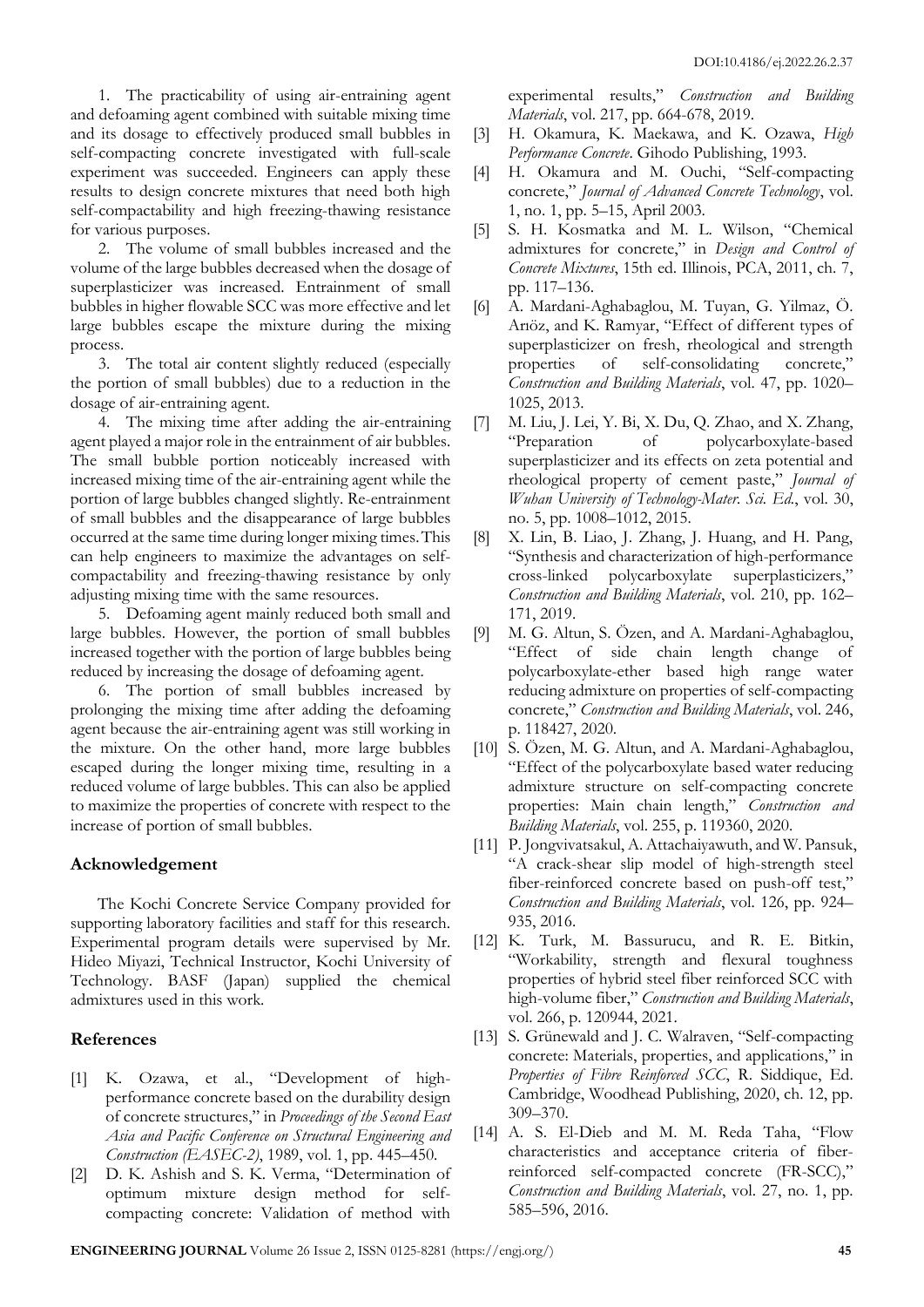- [15] T. Ponikiewski and J. Katzer, "Properties of fresh SCC mix reinforced by different types of steel and polymer fibre," *Construction and Building Materials*, vol. 62, pp. 96–101, 2014.
- [16] L. Zhou, Y. Zheng, Y. Yu, G. Song, L. Huo and Y. Guo, "Experimental study of mechanical and fresh properties of HVFA-SCC with and without PP fibers," *Construction and Building Materials*, vol. 267, p. 121010, 2021.
- [17] S. Y. Ghanem, J. Bowling, and Z. Sun, "Mechanical properties of hybrid synthetic fiber reinforced selfconsolidating concrete," *Composites Part C: Open Access*, vol. 5, p. 100154, 2021.
- [18] K. F. Li, C. Q. Yang, W. Huang, Y. B. Zhao, Y. Wang, Y. Pan, and F. Xu, "Effects of hybrid fibers on workability, mechanical, and time-dependent properties of high strength fiber-reinforced selfconsolidating concrete," *Construction and Building Materials*, vol. 277, p. 122325, 2021.
- [19] M. Vaishnavi, A. Aswathi, S. Sri Saarani, A. Varghese, D. Sathyan, and K. M. Mini, "Strength and workability characteristics of coir and nylon fiber reinforced self-compacting mortar," *Materials Today: Proceedings*, vol. 46, pp. 4696–4701, 2021.
- [20] F. Kassimi and K. H. Khayat, "Mechanical properties of fiber-reinforced concrete with adapted rheology," *Cement and Concrete Composites*, vol. 118, p. 103958, 2021.
- [21] H. S. Attar, M. R. Esfahani, and A. Ramezani, "Experimental investigation of flexural and shear strengthening of RC beams using fiber-reinforced self-consolidating concrete jackets," *Structures*, vol. 27, pp. 46–53, 2020.
- [22] C. Zhang, S. Han, and Y. Hua, "Flexural performance of reinforced self-consolidating concrete beams containing hybrid fibers," *Construction and Building Materials*, vol. 174, pp. 11–23, 2018.
- [23] W. Wang, A. Shen, Z. Lyu, Z. He, and K. T. Q. Nguyen, "Fresh and rheological characteristics of fiber reinforced concrete-A review," *Construction and Building Materials*, vol. 296, 2021.
- [24] W. Pansuk, T. N. Nguyen, Y. Sato, J. A. Den Uijl, and J. C. Walraven, "Shear capacity of high performance fiber reinforced concrete I-beams," *Construction and Building Materials*, vol. 157, pp. 182– 193, 2017.
- [25] W. Wongkeo, P. Thongsanitgarn, A. Ngamjarurojana, and A. Chaipanich, "Compressive strength and chloride resistance of self-compacting concrete containing high level fly ash and silica fume," *Materials & Design*, vol. 64, pp. 261–269, 2014.
- [26] S. C. Gnanaraj, R. B. Chokkalingam, G. L. Thankam, and S. K. M. Pothinathan, "Durability properties of self-compacting concrete developed with fly ash and ultra fine natural steatite powder," *Journal of Materials Research and Technology*, vol. 13, pp. 431–439, 2021.
- [27] P. R. de Matos, M. Foiato, A. Ngamjarurojana, and L. R. Prudêncio, "Ecological, fresh state and long-

term mechanical properties of high-volume fly ash high-performance self-compacting concrete," *Construction and Building Materials*, vol. 203, pp. 282– 293, 2019.

- [28] S. Barbhuiya, "Effects of fly ash and dolomite powder on the properties of self-compacting concrete," *Construction and Building Materials*, vol. 25, no. 8, pp. 3301–3305, 2019.
- [29] S. Yang, J. Zhang, X. An, B. Qi, D. Shen, and M. Lv, "Effects of fly ash and limestone powder on the paste rheological thresholds of self-compacting concrete," *Construction and Building Materials*, vol. 281, p. 122560, 2021.
- [30] G. Sua-iam and N. Makul, "Incorporation of highvolume fly ash waste and high-volume recycled alumina waste in the production of selfconsolidating concrete," *Journal of Cleaner Production*, vol. 159, pp. 194–206, 2017.
- [31] R. Siddique, "Properties of self-compacting concrete containing class F fly ash," *Materials & Design*, vol. 32, no. 3, pp. 1501–1507, 2011.
- [32] P. Promsawat, B. Chatveera, G. Sua-iam, and N. Makul, "Properties of self-compacting concrete prepared with ternary Portland cement-high volume fly ash-calcium carbonate blends," *Case Studies in Construction Materials*, vol. 13, p. e00426, 2022.
- [33] A. Jain, R. Gupta, and S. Chaudhary, "Sustainable development of self-compacting concrete by using granite waste and fly ash," *Construction and Building Materials*, vol. 262, p. 120516, 2020.
- [34] F. A. Mustapha, A. Sulaiman, R. N. Mohamed, and S. A. Umara, "The effect of fly ash and silica fume on self-compacting high-performance concrete," *Materials Today: Proceedings*, vol. 39, pp. 965–969, 2021.
- [35] O. Almuwbber, R. Haldenwang, W. Mbasha, and I. Masalova, "The influence of variation in cement characteristics on workability and strength of SCC with fly ash and slag additions," *Construction and Building Materials*, vol. 160, pp. 258–267, 2018.
- [36] T. Daungwilailuk, P. Pheinsusom, and W. Pansuk, "Uniaxial load testing of large-scale 3D-printed concrete wall and finite-element model analysis," *Construction and Building Materials*, vol. 275, p. 122039, 2021.
- [37] P. Nuaklong, J, Chittanurak, P, Jongvivatsakul, W, Pansuk, A, Lenwari, and S, Likitlersuang, "Effect of hybrid polypropylene-steel fibres on strength characteristics of UHPFRC," *Advances in Concrete Construction*, vol. 10, no. 1, pp. 1-11, 2020.
- [38] A. Attachaiyawuth, S. Rath, K. Tanaka, and M. Ouchi, "Improvement of self-compactability of airenhanced self-compacting concrete with fine entrained air," *Journal of Advanced Concrete Technology*, vol. 14, no. 3, pp. 55–69, 2016.
- [39] S. Rath, N. Puthipad, A. Attachaiyawuth, and M. Ouchi, "Critical size of entrained air to stability of air volume in mortar of self-compacting concrete at fresh stage," *Journal of Advanced Concrete Technology*, vol. 15, no. 1, pp. 29–37, 2017.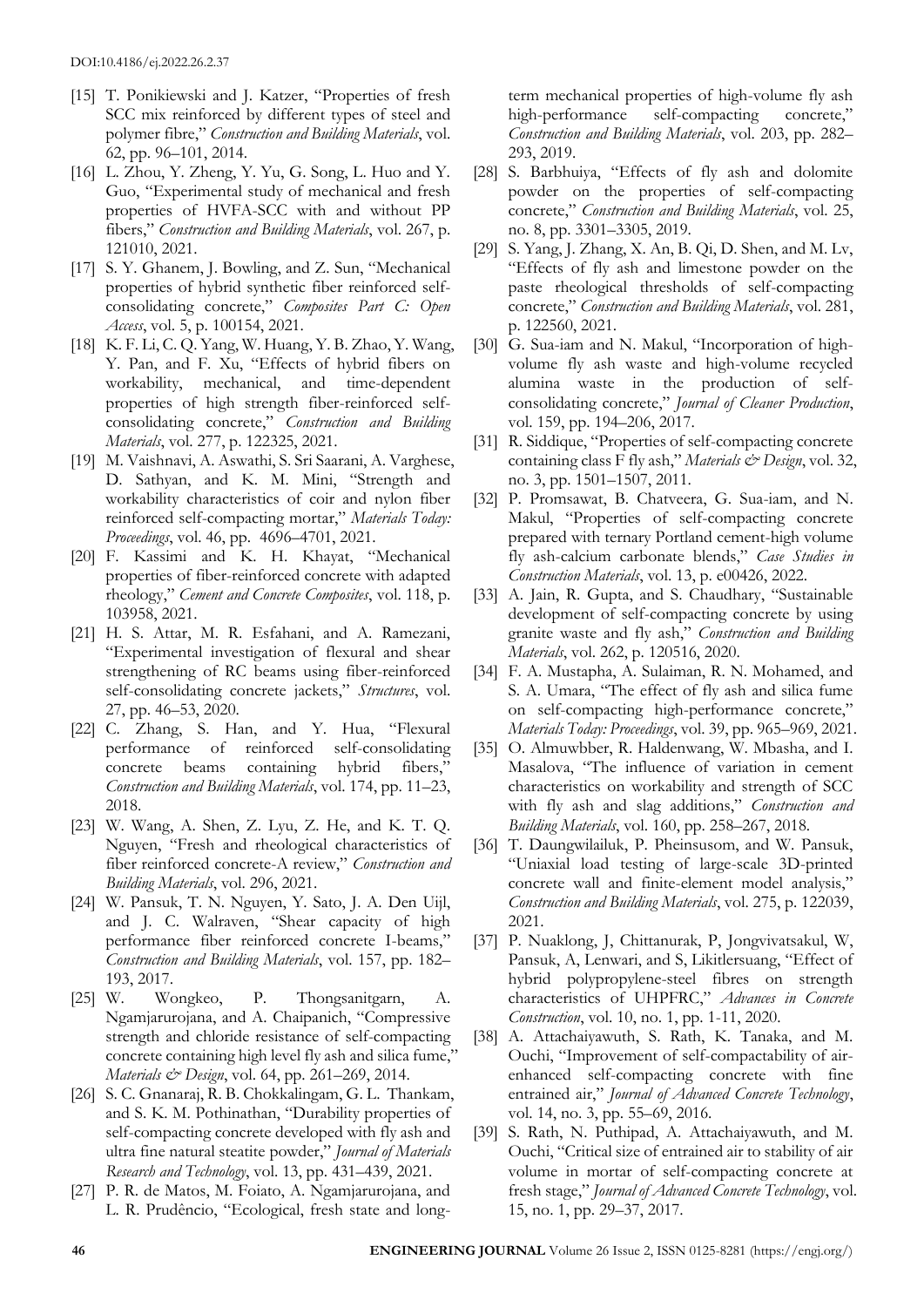- [40] S. Rath, M. Ouchi, N. Puthipad, and A. Attachaiyawuth, "Improving the stability of entrained air in self-compacting concrete by optimizing the mix viscosity and air entraining agent dosage," *Construction and Building Materials*, vol. 148, pp. 531–537, 2017.
- [41] N. Puthipad, M. Ouchi, S. Rath, and A. Attachaiyawuth, "Enhancement in selfcompactability and stability in volume of entrained air in self-compacting concrete with high volume fly ash," *Construction and Building Materials*, vol. 128, pp. 349–360, 2016.
- [42] N. Puthipad, M. Ouchi, and A. Attachaiyawuth, "Effects of fly ash, mixing procedure and type of airentraining agent on coalescence of entrained air bubbles in mortar of self-compacting concrete at fresh state," *Construction and Building Materials*, vol. 180, pp. 437–444, 2018.
- [43] B. Łaźniewska-Piekarczyk, "Analysis of the influence of type, amount and way of introduction of antifoaming admixture (AFA) on the properties of selfcompacting concrete mix," in *Brittle Matrix Composites 9*, A. M. Brandt and J. Olek, Eds. Cambridge: Woodhead Publishing, 2009, pp. 265–274.
- [44] B. Łaźniewska-Piekarczyk, "The influence of selected new generation admixtures on the workability, air-voids parameters and frost-resistance

of self compacting concrete," *Construction and Building Materials*, vol. 31, pp. 310–319, 2012.

- [45] B. Łaźniewska-Piekarczyk and J. Szwabowski, "Stability of Air-content in the Case of Innovative Air-entraining Portland Multicomponent Cement," *Procedia Engineering*, vol. 108, pp. 559–567, 2015.
- [46] N. Puthipad, M. Ouchi, S. Rath and A. Attachaiyawuth, "Enhanced entrainment of fine air bubbles in self-compacting concrete with high volume of fly ash using defoaming agent for improved entrained air stability and higher aggregate content," *Construction and Building Materials*, vol. 144, pp. 1–12, 2017.
- [47] M. Ouchi, K. Kameshima, and A. Attachaiyawuth, "Improvement in self-compacting properties of fresh concrete by eliminating large air bubbles using an antifoaming agent," *Journal of Advanced Concrete Technology*, vol. 15, no. 1, pp. 10–18, 2017.
- [48] *Standard Test Method for Microscopical Determination of Parameters of the Air-Void System in Hardened Concrete*, ASTM C-457, 2009.
- [49] G. Fagerlund, "Air-pore instability and its effect on the concrete properties," *Nordic Concrete Research*, vol. 9, pp. 39–52, 1990.



**Anuwat Attachaiyawuth** was born in Bangkok in 1984. He received the B.Eng. degree in Civil Engineering from King Mongkut's University of Technology Thonburi, in 2006, M.Eng. degree in Civil Engineering from Chulalongkorn University, in 2012 and D.Eng. degree in Civil Engineering from Kochi University of Technology, Kochi, Japan, in 2015.

He worked as postdoctoral researcher at Kochi University after receiving D.Eng degree, in 2015. After 2 years (2017), He started working as lecturer in Civil Engineering department at faculty of Engineering at Sriracha, Kasetsart University Sriracha campus. In 2019, Has was promoted to assistant professor. Now he is the head of civil engineering department. His research works related

to self-compacting concrete development in terms of mechanical properties and its applications. Research field inclued fiber-reinforced concrete using high flowable mixtures.

Assistant Professor Attachaiyawuth is an individual member of Japan Concrete Institute (JCI), an associate member of Japan Society of Civil Engineers (JSCE), an ordinary member of Thailand Concrete Association (TCA). He received a full Special Scholarship Program (SSP) for doctoral course by Kochi university of technology (2012-2015), Rotary-Yoneyama scholarship, Japan (2014-2015), an excellent doctoral dissertation award (Yamada award) provided by Maeda Corporation Japan (2017). He also received 1,900,000 JPY from Japan Society for the Promotion of Science (JSPS) for fiscal year 2017 and 2018.